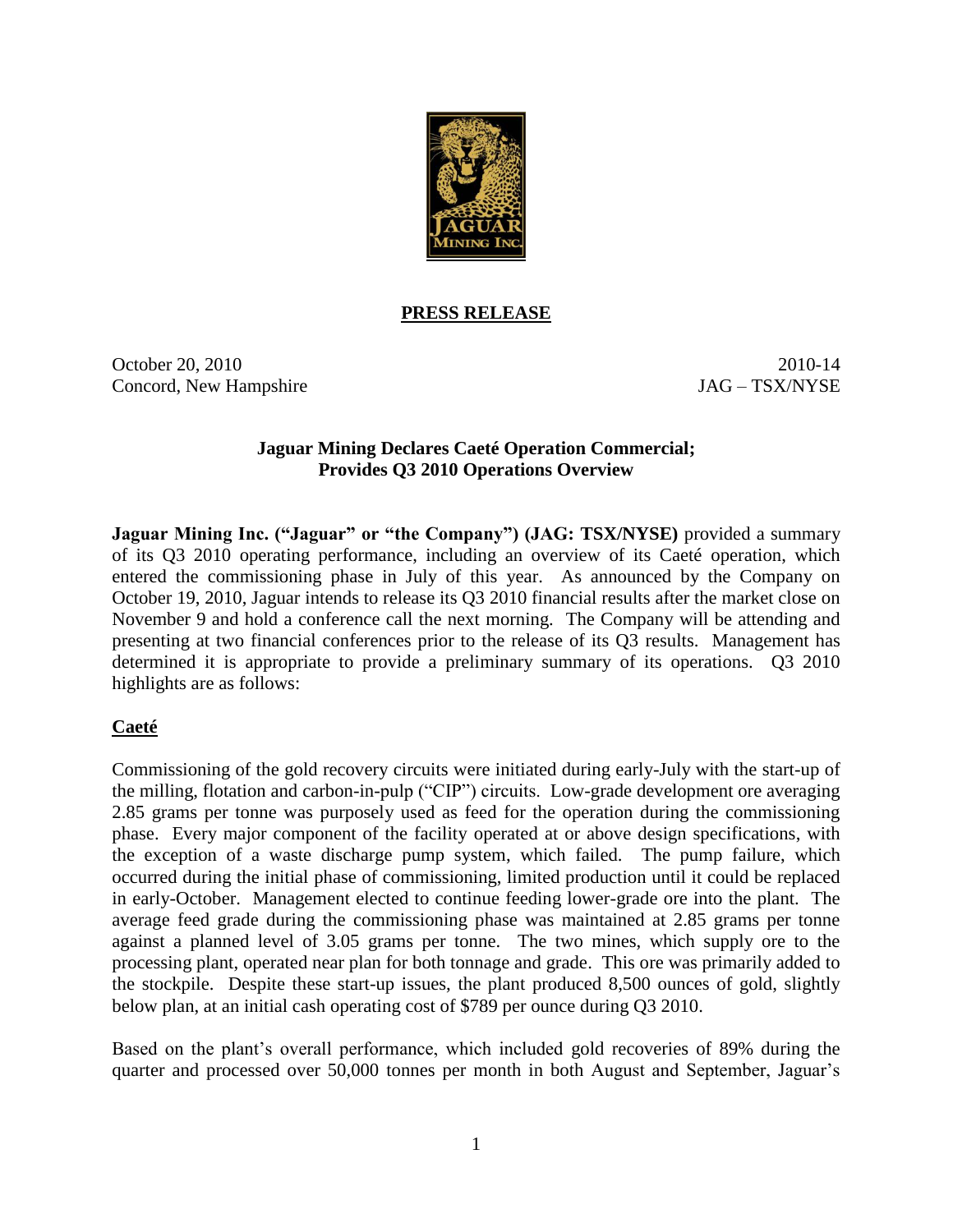management has declared the facility "commercial". After replacing the discharge pump system in early October, operations have been ramped-up to full design capacity.

Management currently anticipates the Caeté operation will produce on-plan between 16,000 and 17,500 ounces of gold in Q4 2010 based on an average feed grade of approximately 3.4 grams per tonne, which is expected to lower cash operating costs.

# **Turmalina**

Turmalina produced 16,350 ounces of gold at a cash operating cost of \$903 per ounce in Q3 2010. Q3 cash operating costs continued to be impacted by significantly lower-than-planned ore grades, which averaged 2.78 grams per tonne. Elevated dilution in the higher levels of the mine in Ore Body A, where selective stoping is being phased-out, contributed to the lower run-of-mine ("ROM") grades. As communicated by the Company in August 2010, steps to convert the mining method from selective stoping over to cut-and-fill in Ore body A were initiated in Q2 2010. During Q3, the Company advanced the underground development to fully implement cutand-fill at level 4 and below. Jaguar's management expects the changeover should be completed during Q1 2011, earlier than planned. With the cut-and-fill method yielding lower dilution, ROM grades are expected to continue to improve each month during the final quarter averaging approximately 3.39 grams per tonne. Management currently estimates the Turmalina operation will produce between 17,000 and 18,000 ounces of gold in Q4 2010.

# **Paciência**

In Q3 2010, Paciência produced 16,526 ounces of gold at an average cash operating cost of \$704 per ounce. The average feed grade into the processing plant was 3.24 grams per tonne, slightly lower than planned. While the average ROM grade for the Santa Isabel Mine was 3.08 grams per tonne in Q3 2010, new measures implemented at the underground operations reduced dilution and yielded better ROM grades each month in Q3 2010, rising from 3.12 grams per tonne in July to 3.64 grams per tonne in September. In Q4 2010, with the new mining techniques implemented, the Paciência operation is expected to produce between 16,000 and 17,500 ounces at an average feed grade of 3.39 grams per tonne.

# **Consolidated Operations**

During Q3 2010, Jaguar produced 41,376 ounces of gold at an average cash operating cost of \$797 per ounce. This was approximately 2,124 ounces below Jaguar's estimated Q3 2010 production level, of which Caeté represented 70% of the shortfall. Cash operating costs were approximately \$100 per ounce higher than estimated due largely to lower ROM grades at Turmalina and at Caeté. As discussed above, feed grades at Caeté were purposely kept lower due to equipment issues. Exchange rates had only a slight impact on costs during the quarter.

Q4 2010 gold production is expected to range from 49,000 to 53,000 ounces, slightly lower than previously estimated.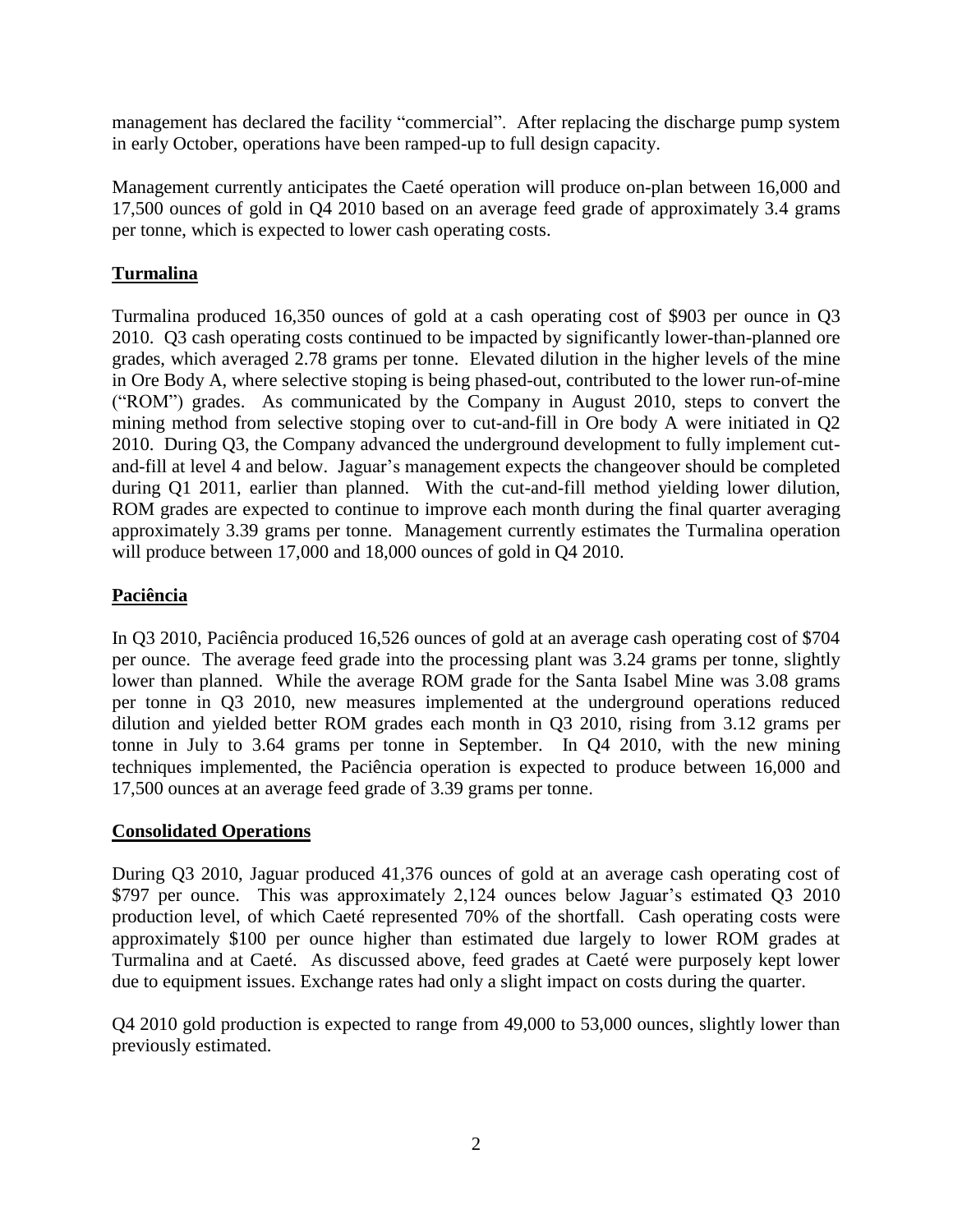Jaguar sold 38,861 ounces of gold at an average realized price of \$1,254 per ounce in Q3 2010. This produced a cash operating margin of \$457 per ounce for the quarter, approximately \$2 per ounce higher than planned.

Jaguar's cash and cash equivalents as of September 30, 2010, which includes short-term investments and restricted cash, totaled approximately \$51.6 million compared to \$65.4 million as of June 30, 2010.

Commenting on the Q3 operating performance, Daniel Titcomb, Jaguar's President and CEO stated, "We are pleased with the commissioning progress of our new Caeté operation and the fact the facility has attained commercial status. Moreover, after working closely with the operating management, I am confident Jaguar is well-positioned to reach its 2011 production target of 225,000 ounces. Where we have implemented cut-and-fill mining techniques at Turmalina, the results are positive, producing lower dilution. As we exit the higher elevations, where selective stoping is still being phased-out, the grade control issues should be resolved in early-2011 helping us to substantially lower our cash operating costs."

#### **About Jaguar**

Jaguar is one of the fastest growing gold producers in Brazil with operations in a prolific greenstone belt in the state of Minas Gerais and has plans to develop the Gurupi Project in northern Brazil in the state of Maranhão. Jaguar is actively exploring and developing additional mineral resources at its approximate 575,000-acre land base in Brazil. Additional information is available on the Company's website at [www.jaguarmining.com.](http://www.jaguarmining.com/)

| <b>For Information:</b>                                   |                         |
|-----------------------------------------------------------|-------------------------|
| <b>Investors and analysts:</b>                            | <b>Media inquiries:</b> |
| <b>Bob Zwerneman</b>                                      | Valéria Rezende I       |
| Vice President Corporate Development and Director of Comn |                         |
| Director of Investor Relations                            | 603-224-4800            |
| 603-224-4800                                              | valeria@jaguarmi        |
| bobz@jaguarming.com                                       |                         |

ezende DioDato of Communication 4800 aguarmining.com

#### **Forward Looking Statements**

Certain statements in this press release constitute "forward-looking statements" within the meaning of the U.S. Private Securities Litigation Reform Act of 1995 and Canadian securities legislation. This press release contains forward-looking statements, including statements concerning expected average feed grades, production estimates for Q4 2010 and 2011, and lower cash operating costs at the Company's operations. Forward-looking statements involve known and unknown risks, uncertainties and other factors, which may cause the actual timing of commissioning, production and results of operations to be materially different from any future results or performance expressed or implied by the Forward-Looking Statements. These factors include the inherent risks involved in the exploration and development of mineral properties, the uncertainties involved in interpreting drilling results and other geological data, fluctuating gold prices and monetary exchange rates, the possibility of project cost delays and overruns or unanticipated costs and expenses, uncertainties relating to the availability and costs of financing needed in the future, uncertainties related to production rates, timing of production and the cash and total costs of production, changes in applicable laws including laws related to mining development, environmental protection, and the protection of the health and safety of mine workers, the availability of labour and equipment, the possibility of labour strikes and work stoppages and changes in general economic conditions. Although the Company has attempted to identify important factors that could cause actual actions, events or results to differ materially from those described in forward-looking information, there may be other factors that cause actions, events or results to differ from those anticipated, estimated or intended. These forward-looking